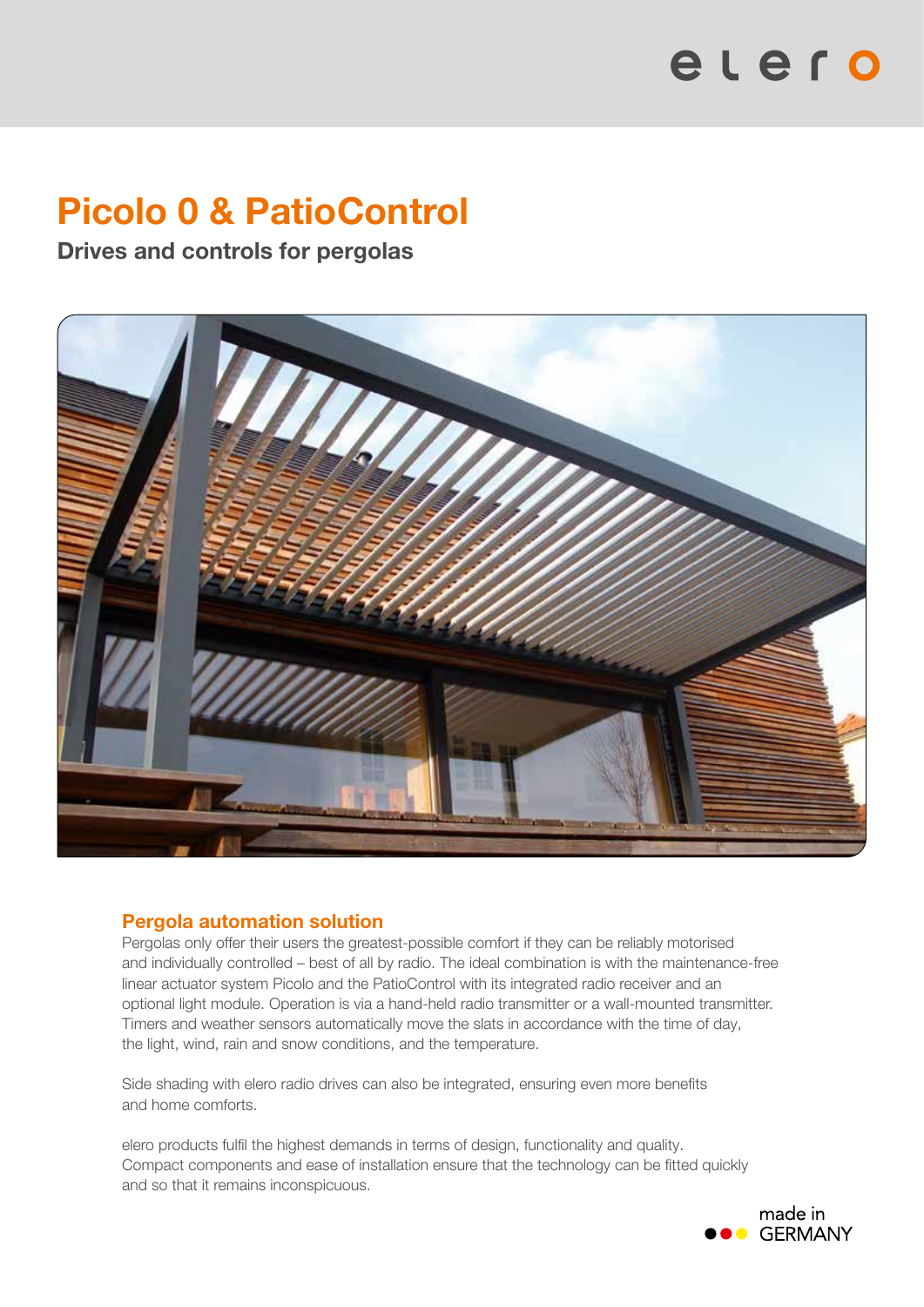# Drives and controls for pergolas

# **Picolo 0 Functionality combined with an attractive design**

Thanks to its IP67 ingress protection it is immune to the effects of wind and rain. Among the typical uses are not just pergolas, but also conservatory roofs, façades, louvre windows and swimming pools. In this respect its mounting position may be chosen as desired. The stylish, slender drive can be integrated perfectly into the profiles of a pergola.



| Load (N)                  | $900 - 1.800$                           |
|---------------------------|-----------------------------------------|
| Stroke speed (mm/s)       | ca. $2 - 4.5$                           |
| Stroke lengths (mm)       | 75 – 400 (Auge-Auge-Befestigung)        |
| <b>Operating voltage</b>  | 24V DC                                  |
| <b>Power-on time</b>      | $S2/5$ min                              |
| Temperature range (°C)    | $-20$ to $+80$ (Version B: 0 to $+80$ ) |
| <b>Protection type</b>    | IP 67                                   |
| <b>Mounting positions</b> | flexible                                |
| Housing diameter (mm)     | 35                                      |

# **PatioControl The control unit with radio module**

An optimum solution is offered to users with a combination of the Picolo drive and the radio control unit PatioControl. This allows pergola slats to be controlled using a hand-held or wall-mounted transmitter, sensors or timer switches. The control may be used with bidirectional elero radio transmitter/control devices.

- Integrated radio receiver 868 MHz or 915 MHz
- Motor control for 1 or 2 drives
- Protection class IP 65
- Adjustable speed and load breaking
- With temperature sensor for frost and snow recognition
- The pergola slats can then be moved automatically into various protective positions
- Optional light module
	- for 24 V LED lamps
	- with 4 light channels,  $4 \times 50$  W (e.g. red, green, blue, white)

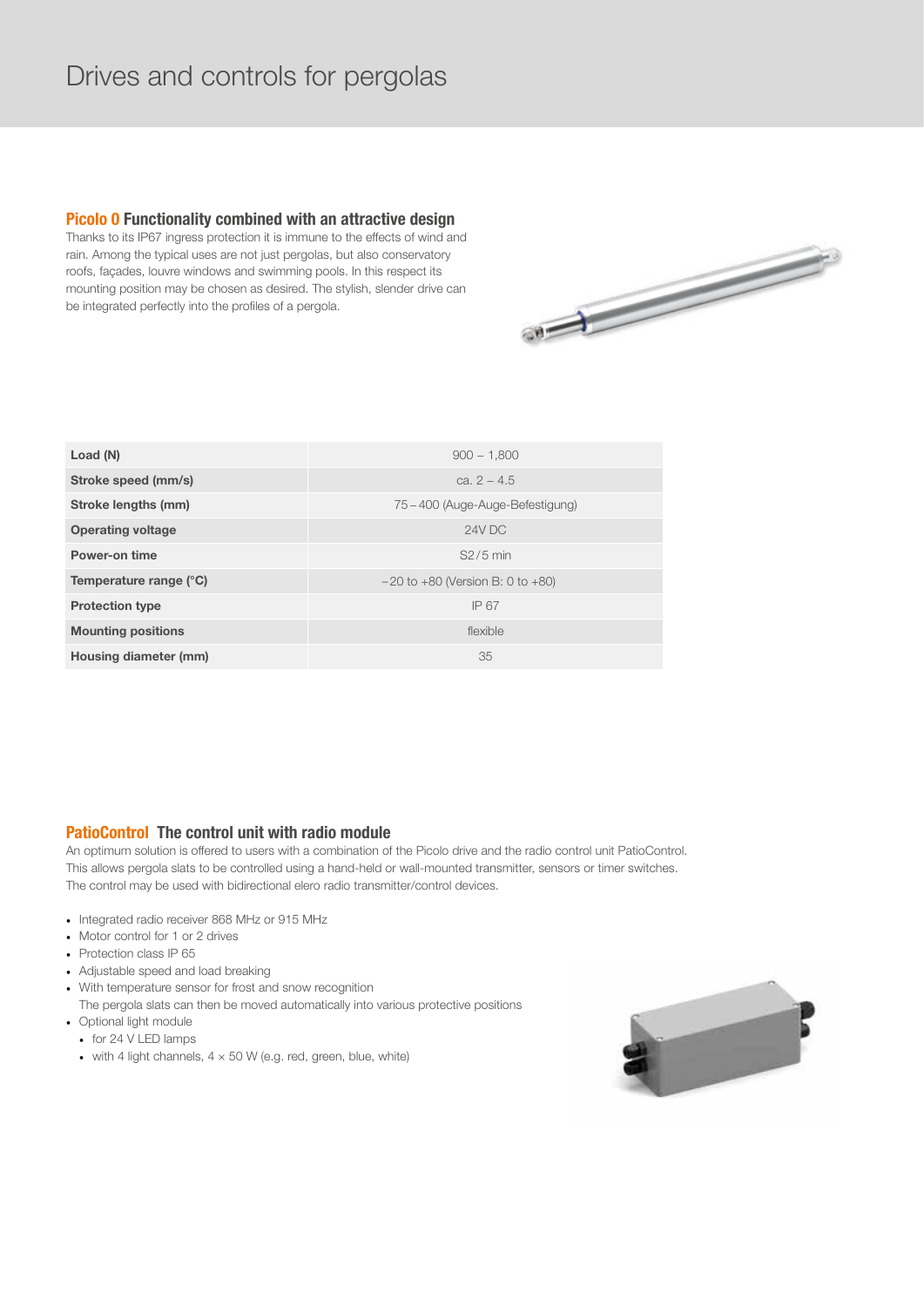# **Individual, simple operation and automatic movement**

Pergola slats may be adjusted at any time to suit the weather conditions with a combination of the Picolo 0 with the elero radio control unit PatioControl. Automation makes it possible to react easily to changing weather conditions, and thus to create a homely atmosphere and pleasant climate under the pergola at all times. Additional compatible bidirectional radio components are to be found under www.elero.com



# **TempoTel 2 und VarioTel 2 Multi�channel hand�held radio transmitters**

### TempoTel 2 – for maximum operating comfort

- Manual / automatic switch
- Uni- or bidirectional
- May be used as single, group or central channel
- Integrated timer switch
- Astro and holiday program
- Visualisation of transmission and feedback commands

# VarioTel 2 – the variable device

- Uni- or bidirectional
- May be used as single, group or central channel
- 5+1-channel hand-held transmitter
- Interference-free radio frequency 868 MHz or 915 MHz



# **Sensero-868 AC/Plus Radio sensors for light, wind and rain**

#### Sensero AC

- Weather sensor with light, twilight and wind functions, may be attached to swivel-mounted wall bracket or mast
- 230 V / 50 Hz power supply required
- Manual operation of unit via hand-held/wall-mounted transmitter

#### Sensero AC Plus

• With additional rain sensor



## **Ventero-868 Solar-powered radio wind sensor**

- Sensero AC • Integrated solar cells
- 230 V / 50 Hz power supply required
- 
- Interference-free radio frequency 868 MHz
- Manual operation of the slats via hand-held / wall-mounted transmitter



# **MultiTec Touch-868 Multi-channel wall-mounted radio transmitter**

#### Simple and intuitive operation of building technology via touchscreen

- May be used as single, group or central channel
- Individual switch times and holiday program
- Astro function
- Automatic adjustment for daylight saving time changes
- Illuminated navigation display in 14 different languages



# **Centero Central home automation from elero**

## Simple operation via smartphone and tablet

- Taught-in devices automatically appear in app, can be renamed, grouped and assigned icons
- More home comfort thanks to individual scenarios and automatic controls
- Several users can access the Centero in parallel via smartphone or tablet
- Uni- or bidirectional
- Astro function